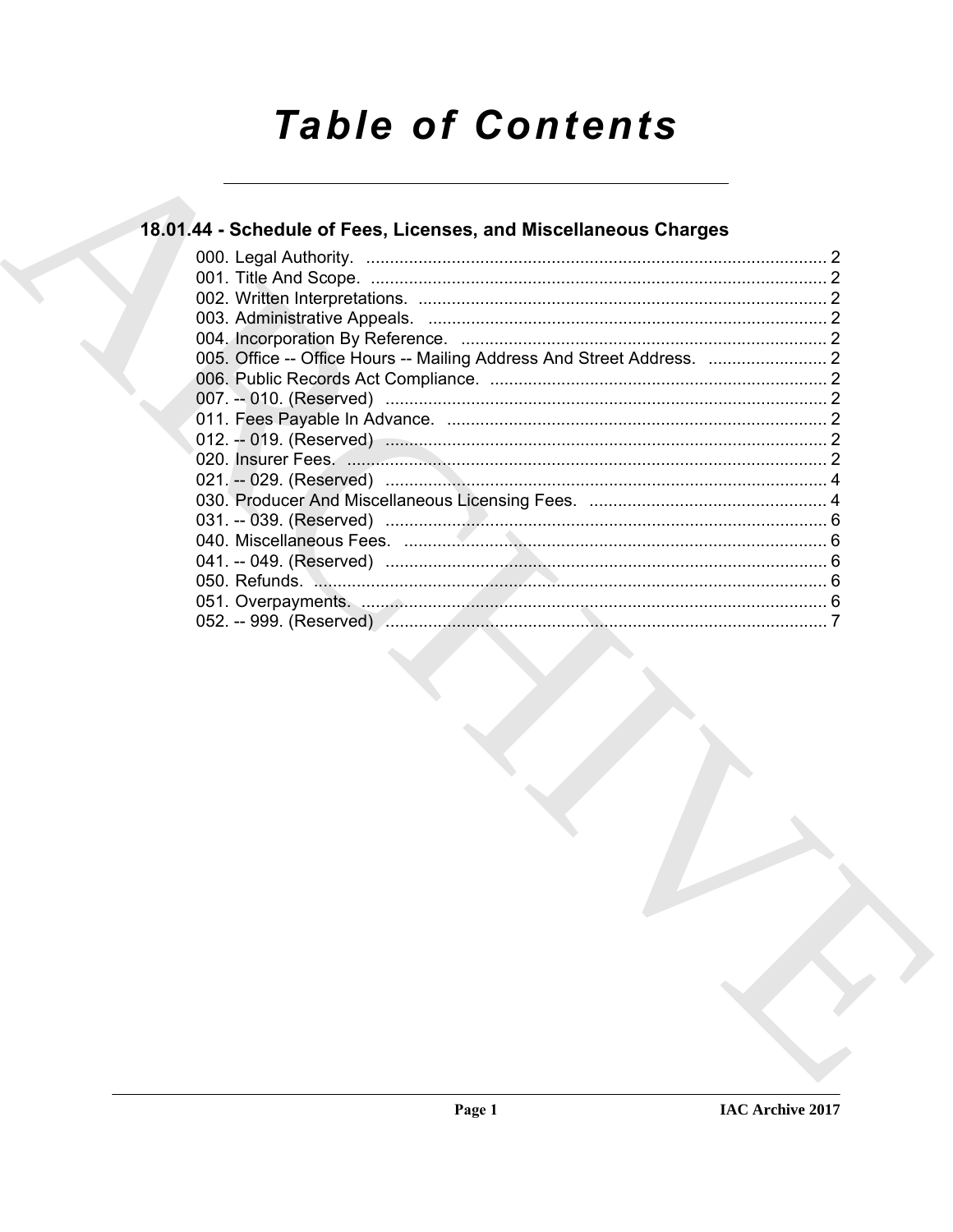#### **IDAPA 18 TITLE 01 CHAPTER 44**

#### **18.01.44 - SCHEDULE OF FEES, LICENSES, AND MISCELLANEOUS CHARGES**

#### <span id="page-1-1"></span><span id="page-1-0"></span>**000. LEGAL AUTHORITY.**

This rule is promulgated and adopted pursuant to the authority vested in the Director under Title 41, Chapter 2, Idaho Code, and Title 41, Chapter 4, Idaho Code. (7-1-00)

#### <span id="page-1-2"></span>**001. TITLE AND SCOPE.**

**01.** Title. This rule shall be cited in full as Idaho Department of Insurance Rule, IDAPA 18.01.44, le of Fees. Licenses. and Miscellaneous Charges." (7-1-00) "Schedule of Fees, Licenses, and Miscellaneous Charges."

**02.** Scope. The purpose of this rule is to provide for the amounts that the director shall collect for fees, and miscellaneous charges. (7-1-00) licenses and miscellaneous charges.

#### <span id="page-1-3"></span>**002. WRITTEN INTERPRETATIONS.**

**CHAPTER 44**<br> **CHAPTER 44**<br> **CHAPTER 44**<br> **CHAPTER 44**<br> **CHAPTER 44**<br> **CHAPTER 44**<br> **CHAPTER 44**<br> **CHAPTER 44**<br> **CHAPTER 44**<br> **CHAPTER 44**<br> **CHAPTER 44**<br> **CHAPTER 44**<br> **CHAPTER 44**<br> **CHAPTER 44**<br> **CHAPTER 44**<br> **CHAPTER 44** This agency may have written statements which pertain to the interpretation of the rules of this chapter, or to the documentation of compliance with the rules of this chapter. These documents will be available for public inspection and copying in accordance with the public records act. and copying in accordance with the public records act.

#### <span id="page-1-4"></span>**003. ADMINISTRATIVE APPEALS.**

All contested cases shall be governed by the provisions of IDAPA 04.11.01, "Idaho Rules of Administrative Procedure of the Attorney General." (7-1-00) Procedure of the Attorney General."

#### <span id="page-1-5"></span>**004. INCORPORATION BY REFERENCE.**

There are no documents to be incorporated by reference. (3-19-07)

#### <span id="page-1-6"></span>**005. OFFICE -- OFFICE HOURS -- MAILING ADDRESS AND STREET ADDRESS.**

**01. Office Hours**. The Department of Insurance is open from 8 a.m. to 5 p.m. except Saturday, Sunday l holidays. (3-19-07) and legal holidays.

**02. Mailing Address**. The department's mailing address is: Idaho Department of Insurance, P.O. Box 83720, Boise ID 83720-0043. (3-19-07)

**03.** Street Address. The principal place of business is 700 West State Street, 3rd Floor, Boise, Idaho (3-19-07) 83720-0043. (3-19-07)

**04. Web Site Address**. The department's website is http://www.doi.idaho.gov. (3-19-07)

#### <span id="page-1-7"></span>**006. PUBLIC RECORDS ACT COMPLIANCE.**

Any records associated with these rules are subject to the provisions of the Idaho Public Records Act, Title 74, Chapter 1, Idaho Code. (3-19-07)

#### <span id="page-1-8"></span>**007. -- 010. (RESERVED)**

#### <span id="page-1-12"></span><span id="page-1-9"></span>**011. FEES PAYABLE IN ADVANCE.**

The director shall collect in advance, and persons so served, shall pay to him in advance, fees, licenses, and miscellaneous charges as outlined in this rule. (7-1-00)

#### <span id="page-1-10"></span>**012. -- 019. (RESERVED)**

#### <span id="page-1-11"></span>**020. INSURER FEES.**

<span id="page-1-14"></span><span id="page-1-13"></span>**01. Annual Continuation Fee**. All insurers and other entities (set forth in Section 020) licensed, listed,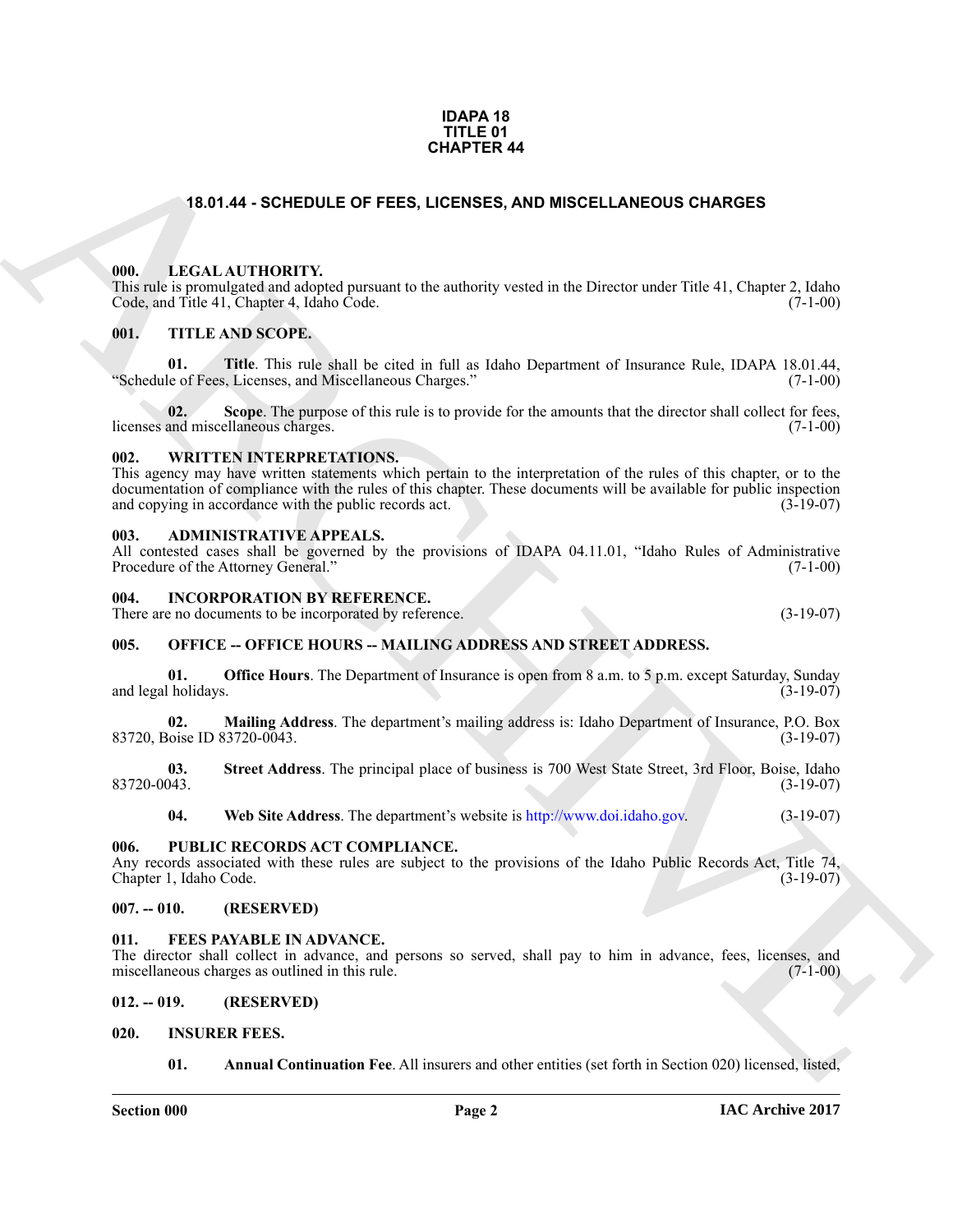<span id="page-2-2"></span><span id="page-2-1"></span><span id="page-2-0"></span>

| <b>Department of Insurance</b> |                                                                                 | <b>Schedule of Fees, Licenses, &amp; Miscellaneous Charges</b>                                                                                                                                                                   |             |
|--------------------------------|---------------------------------------------------------------------------------|----------------------------------------------------------------------------------------------------------------------------------------------------------------------------------------------------------------------------------|-------------|
|                                |                                                                                 | or otherwise approved to do business in the state of Idaho shall pay an annual continuation fee.                                                                                                                                 | $(7-1-00)$  |
| a.                             | the insurer's fees due through the last day of February next proceeding.        | The annual continuation fee shall be due on March 1st each year and shall provide for payment of                                                                                                                                 | $(7-1-00)$  |
|                                | day of February next proceeding.                                                | The annual continuation fee shall be charged at the time the insurer applies for admission to do<br>business in the state of Idaho. If the application is approved, the fee paid shall cover the insurer's fees through the last | $(7-1-00)$  |
| 02.                            |                                                                                 | Fee for Insurers. For all insurance companies receiving a certificate of authority pursuant to<br>Chapter 3, Title 41, Idaho Code, the amount of the annual continuation fee shall be as follows:                                | $(7-1-00)$  |
| a.                             | dollars $(\$10,000,000)$ - One thousand dollars $(\$1,000)$ .                   | If insurer's surplus as regards policyholders at the preceding December 31 is less than ten million                                                                                                                              | $(7-1-00)$  |
| b.<br>(\$2,500).               |                                                                                 | If insurer's surplus as regards policyholders at the preceding December 31 is ten million<br>$(\$10,000,000)$ or more, but less than one hundred million $(\$100,000,000)$ -- Two thousand five hundred dollars                  | $(7-1-00)$  |
| $c_{\cdot}$                    | $(\$100,000,000)$ or greater - Four thousand five hundred dollars $(\$4,500)$ . | If insurer's surplus as regards policyholders at the preceding December 31 is one hundred million                                                                                                                                | $(7-1-00)$  |
| 03.<br>be:                     |                                                                                 | Fees of Other Entities. For the following entities, the amount of the annual continuation fee shall                                                                                                                              | $(7-1-01)$  |
| a.                             | Five hundred dollars (\$500):                                                   |                                                                                                                                                                                                                                  | $(7-1-01)$  |
| i.                             |                                                                                 | Accredited reinsurers, listed pursuant to Section 41-514(1)(b), Idaho Code.                                                                                                                                                      | $(7-1-00)$  |
| ii.                            |                                                                                 | Trusteed reinsurers, listed pursuant to Section 41-514(1)(d), Idaho Code.                                                                                                                                                        | $(7-1-00)$  |
| iii.                           | Authorized surplus line insurers.                                               |                                                                                                                                                                                                                                  | $(7-1-00)$  |
| iv.                            | County mutual insurers.                                                         |                                                                                                                                                                                                                                  | $(7-1-00)$  |
| V.                             | Fraternal benefit societies.                                                    |                                                                                                                                                                                                                                  | $(7-1-00)$  |
| vi.                            | Hospital and/or professional service corporations.                              |                                                                                                                                                                                                                                  | $(7-1-00)$  |
| vii.                           | Hospital liability trusts.                                                      |                                                                                                                                                                                                                                  | $(7-1-00)$  |
| viii.                          | Self funded health care plans.                                                  |                                                                                                                                                                                                                                  | $(3-24-16)$ |
| ix.                            | Domestic Risk retention groups.                                                 |                                                                                                                                                                                                                                  | $(7-1-01)$  |
| X.                             | Petroleum clean water trusts.                                                   |                                                                                                                                                                                                                                  | $(7-1-00)$  |
| xi.                            | Rating organizations.                                                           |                                                                                                                                                                                                                                  | $(7-1-00)$  |
| xii.                           | Advisory organizations.                                                         |                                                                                                                                                                                                                                  | $(7-1-00)$  |
| b.                             | One hundred dollars (\$100):                                                    |                                                                                                                                                                                                                                  | $(7-1-01)$  |
|                                | Purchasing groups.                                                              |                                                                                                                                                                                                                                  | $(7-1-00)$  |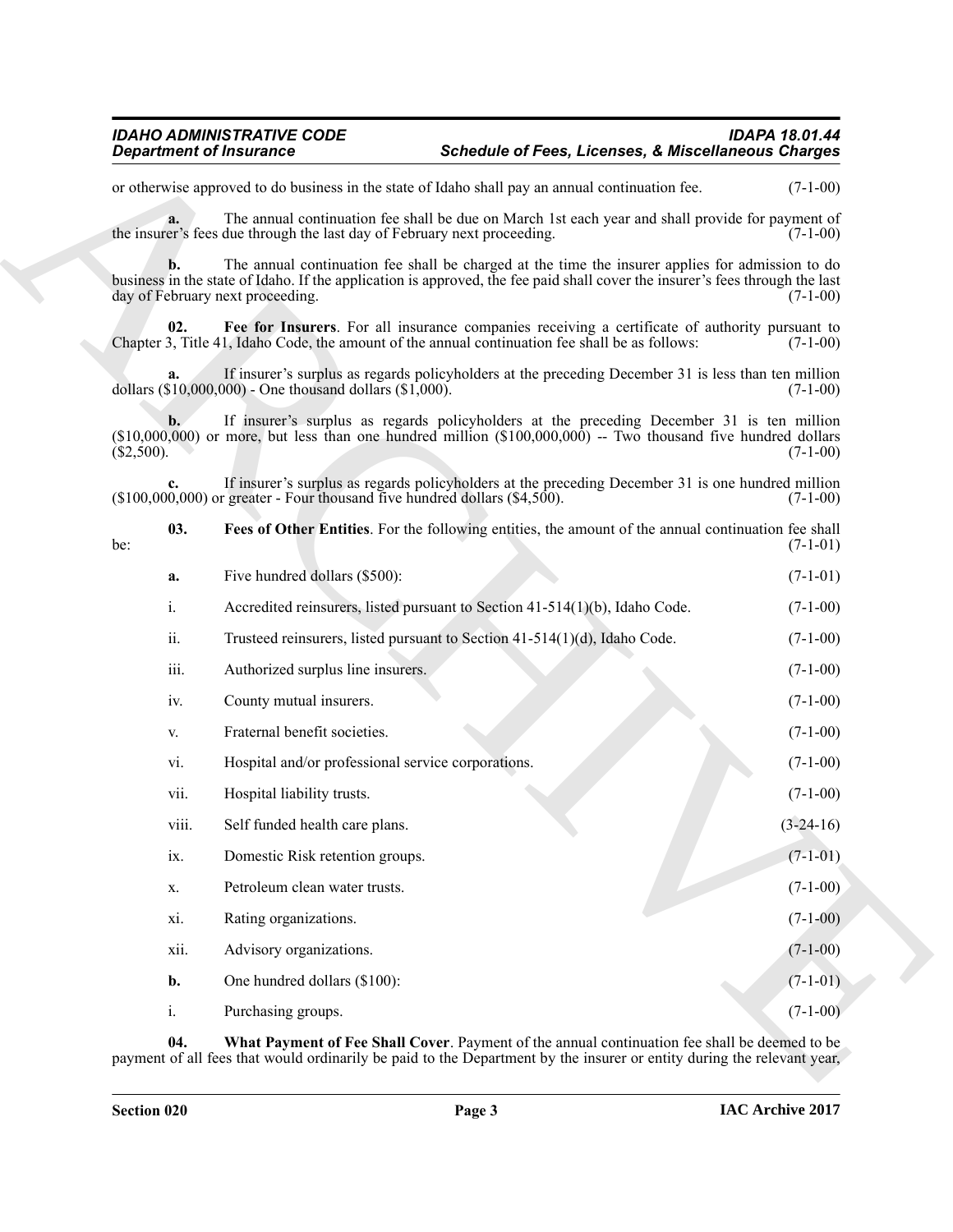|                            | including, but not limited to, the following:                                                                                                                                                                                                                                                                   | $(7-1-00)$  |
|----------------------------|-----------------------------------------------------------------------------------------------------------------------------------------------------------------------------------------------------------------------------------------------------------------------------------------------------------------|-------------|
| a.                         | Certificate of authority renewal, license renewal, and annual registration.                                                                                                                                                                                                                                     | $(7-1-00)$  |
| b.                         | Arson, Fire and Fraud.                                                                                                                                                                                                                                                                                          | $(7-1-00)$  |
| c.                         | Annual statement filing.                                                                                                                                                                                                                                                                                        | $(7-1-00)$  |
| d.                         | Agent appointment and renewal of appointment.                                                                                                                                                                                                                                                                   | $(7-1-00)$  |
| e.<br>company systems.     | Filings under Chapter 38, Title 41, Idaho Code, Acquisition of control and insurance holding                                                                                                                                                                                                                    | $(7-1-00)$  |
| f.                         | Filing of amendments to Articles of Incorporation.                                                                                                                                                                                                                                                              | $(7-1-00)$  |
| g.                         | Filing of amendments to Bylaws.                                                                                                                                                                                                                                                                                 | $(7-1-00)$  |
| h.                         | Amendments to Certificate of Authority.                                                                                                                                                                                                                                                                         | $(7-1-00)$  |
| i.                         | Filing of notice of significant transactions pursuant to Section 41-345, Idaho Code.                                                                                                                                                                                                                            | $(7-1-00)$  |
| j.                         | Quarterly statement filing.                                                                                                                                                                                                                                                                                     | $(7-1-00)$  |
| k.                         | Examination expenses.                                                                                                                                                                                                                                                                                           | $(3-24-16)$ |
| 05.<br>from the following: | Fees Not Included. Payment of the annual continuation fee will not exempt the insurer or entity                                                                                                                                                                                                                 | $(7-1-00)$  |
| a.                         | Fees for application for producer license.                                                                                                                                                                                                                                                                      | $(7-1-00)$  |
| b.                         | Costs incurred by the Department for investigation of an applicant for producer license.                                                                                                                                                                                                                        | $(7-1-00)$  |
| c.                         | Attorney's fees and costs incurred by the Department when allowed pursuant to Idaho Code.                                                                                                                                                                                                                       | $(7-1-00)$  |
| d.                         | Costs incurred for experts and consultants when allowed by Idaho Code.                                                                                                                                                                                                                                          | $(7-1-00)$  |
| e.                         | Penalties or fines levied by or payable to the Department of Insurance.                                                                                                                                                                                                                                         | $(7-1-00)$  |
| f.                         | All fees set forth under Section 040.                                                                                                                                                                                                                                                                           | $(7-1-00)$  |
| 06.                        | Failure to Pay Fee. Failure to pay the annual continuation fee on or before March 1st each year<br>shall be treated as failure to pay the continuation fee and will result in expiration of the insurer's or entity's authority<br>to do business in the state of Idaho pursuant to Section 41-324, Idaho Code. | $(7-1-00)$  |
| 07.                        | Reinstatement Fee. The reinstatement fee referenced in Section 41-324(3), Idaho Code, shall be<br>the amount referenced above for the insurer or entity continuation fee.                                                                                                                                       | $(7-1-00)$  |
| $021. - 029.$              | (RESERVED)                                                                                                                                                                                                                                                                                                      |             |
| 030.                       | PRODUCER AND MISCELLANEOUS LICENSING FEES.                                                                                                                                                                                                                                                                      |             |
| 01.                        | Original License Application. The following fees are due and must be paid with the filing<br>application for original license, which fees include the issuance of a license, if issued:                                                                                                                         | $(3-13-02)$ |
| a.                         | Administrators -- three hundred dollars (\$300).                                                                                                                                                                                                                                                                | $(7-1-00)$  |

#### <span id="page-3-4"></span><span id="page-3-3"></span><span id="page-3-2"></span><span id="page-3-0"></span>**021. -- 029. (RESERVED)**

#### <span id="page-3-6"></span><span id="page-3-5"></span><span id="page-3-1"></span>**030. PRODUCER AND MISCELLANEOUS LICENSING FEES.**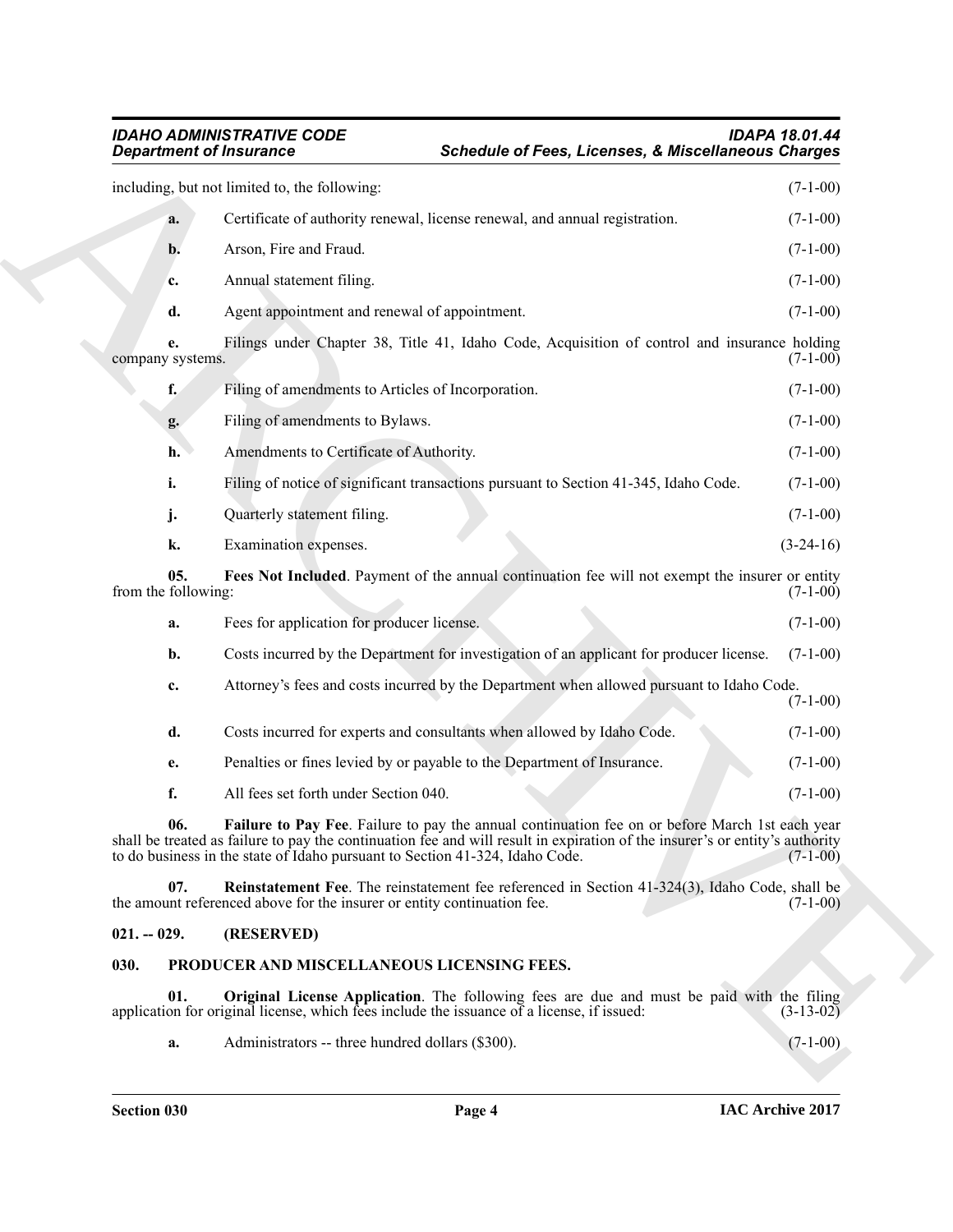## <span id="page-4-2"></span><span id="page-4-1"></span><span id="page-4-0"></span>*IDAHO ADMINISTRATIVE CODE IDAPA 18.01.44* **Schedule of Fees, Licenses, & Miscellaneous Charges**

|                                | <b>Department of Insurance</b>                                                           | <b>Schedule of Fees, Licenses, &amp; Miscellaneous Charges</b>                                                                                                                                                              |             |
|--------------------------------|------------------------------------------------------------------------------------------|-----------------------------------------------------------------------------------------------------------------------------------------------------------------------------------------------------------------------------|-------------|
| b.                             | Producers -- eighty dollars (\$80).                                                      |                                                                                                                                                                                                                             | $(3-13-02)$ |
| c.                             |                                                                                          | Designation as a managing general agent -- eighty dollars (\$80).                                                                                                                                                           | $(3-13-02)$ |
| d.                             | Adjusters and public adjusters -- eighty dollars (\$80).                                 |                                                                                                                                                                                                                             | $(3-24-16)$ |
| e.                             | Reinsurance intermediary -- eighty dollars (\$80).                                       |                                                                                                                                                                                                                             | $(3-13-02)$ |
| f.                             | Surplus line brokers -- eighty dollars (\$80).                                           |                                                                                                                                                                                                                             | $(3-13-02)$ |
| g.                             | Life settlement providers -- five hundred dollars (\$500).                               |                                                                                                                                                                                                                             | $(3-29-10)$ |
| h.                             | Life settlement brokers -- three hundred dollars (\$300).                                |                                                                                                                                                                                                                             | $(3-29-10)$ |
| i.                             |                                                                                          | Independent review organization -- five hundred dollars (\$500).                                                                                                                                                            | $(3-29-10)$ |
|                                |                                                                                          | Vendor of portable electronics insurance, a type of limited lines producer:                                                                                                                                                 | $(3-27-13)$ |
|                                |                                                                                          | A vendor of portable electronic insurance who is engaged in portable electronic transactions at<br>more than ten (10) locations in the state of Idaho -- one thousand dollars $(\overline{1}, 000)$ .                       | $(3-27-13)$ |
| 11.                            | $(10)$ or fewer locations in the state of Idaho -- one hundred dollars $(\$100)$ .       | A vendor of portable electronic insurance who is engaged in portable electronic transactions at ten                                                                                                                         | $(3-27-13)$ |
| 02.<br>the following licenses: |                                                                                          | <b>Examination Fees.</b> The following fees are due and must be paid in order to take examinations for                                                                                                                      | $(3-13-02)$ |
| a.                             | the applicant to the vendor and retained by the vendor.                                  | Producers, public adjusters, and adjusters -- application for examination and each time taken -- a<br>fee set forth by contract between the department and third-party testing vendor, which entire amount is to be paid by | $(3-24-16)$ |
| 03.<br>$(\$80).$               |                                                                                          | Fingerprint Processing. Processing fingerprints (when required) -- not to exceed eighty dollars                                                                                                                             | $(3-27-13)$ |
| 04.                            | or continue each and every license:                                                      | License Renewal. The following fees are due and must be paid for each license in order to renew                                                                                                                             | $(3-13-02)$ |
| a.<br>renewed electronically.  |                                                                                          | Adjusters, public adjusters, and producers (biennial) -- eighty dollars (\$80), or sixty dollars (\$60) if                                                                                                                  | $(3-24-16)$ |
|                                | more than ten $(10)$ locations in the state of Idaho -- five hundred dollars $(\$500)$ . | A vendor of portable electronic insurance who is engaged in portable electronic transactions at                                                                                                                             | $(3-27-13)$ |
| ii.                            | $(10)$ or fewer locations in the state of Idaho -- one hundred dollars $(\$100)$ .       | A vendor of portable electronic insurance who is engaged in portable electronic transactions at ten                                                                                                                         | $(3-27-13)$ |
| b.                             |                                                                                          | Redesignation as managing general agent (annual) -- eighty dollars (\$80).                                                                                                                                                  | $(3-13-02)$ |
| c.                             | Administrators (biennial) -- eighty dollars (\$80).                                      |                                                                                                                                                                                                                             | $(3-19-07)$ |
| $\mathbf{i}$ .                 | Renewal form shall be filed on or before December 31.                                    |                                                                                                                                                                                                                             | $(3-19-07)$ |
| ii.<br>renewal fee.            |                                                                                          | Any renewal form postmarked after December 31 shall include a penalty in an amount equal to the                                                                                                                             | $(3-19-07)$ |
| iii.                           | supporting documents and the full application fee.                                       | A renewal form postmarked after January 31 must be submitted as a new application with                                                                                                                                      | $(3-19-07)$ |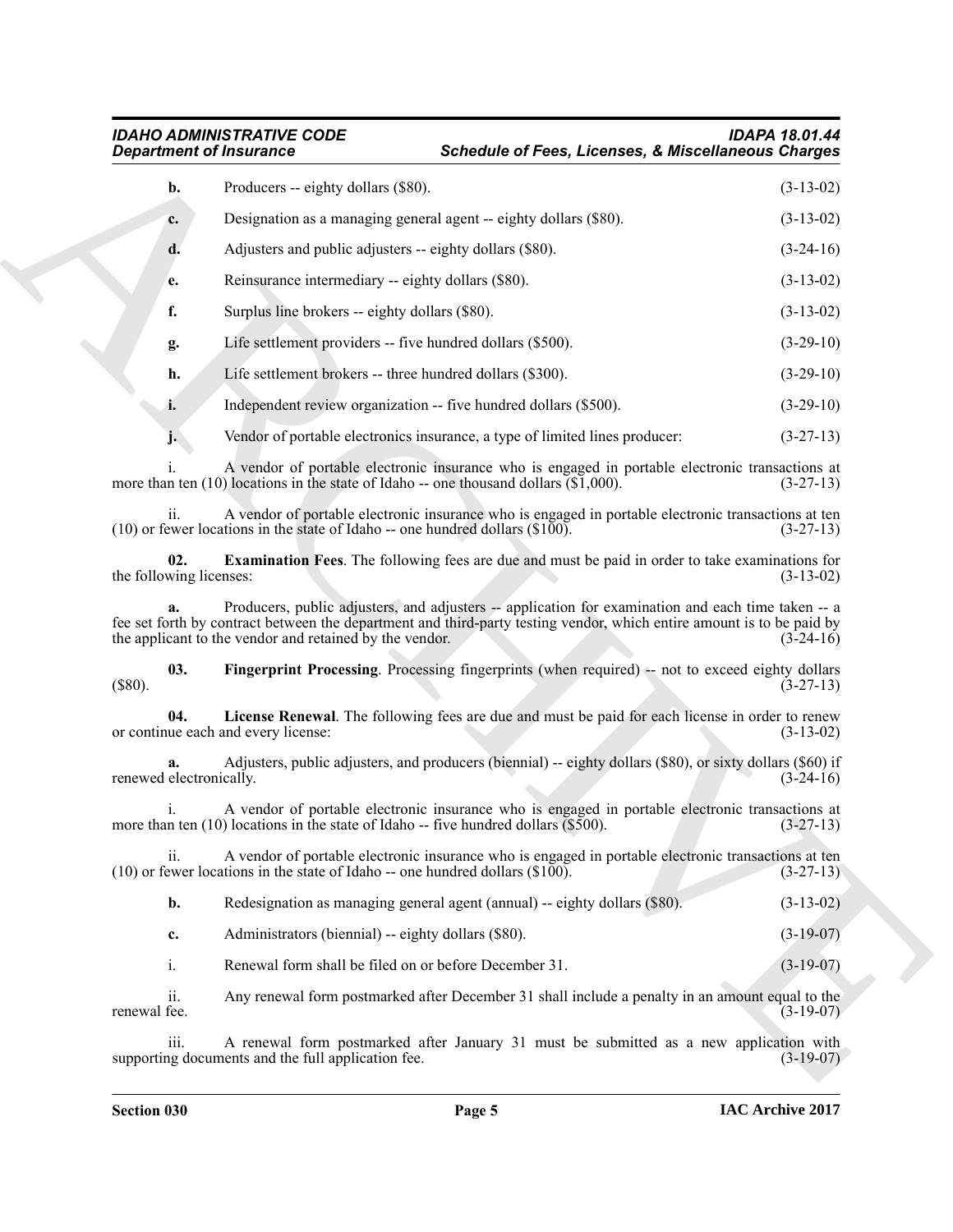<span id="page-5-10"></span><span id="page-5-8"></span><span id="page-5-7"></span><span id="page-5-5"></span><span id="page-5-1"></span><span id="page-5-0"></span>

| <b>Department of Insurance</b> |                                                                              | <b>Schedule of Fees, Licenses, &amp; Miscellaneous Charges</b>                                                                                                                                                                                                                                                                                 |             |
|--------------------------------|------------------------------------------------------------------------------|------------------------------------------------------------------------------------------------------------------------------------------------------------------------------------------------------------------------------------------------------------------------------------------------------------------------------------------------|-------------|
| electronically.                | d.                                                                           | Surplus line brokers (biennial) -- eighty dollars (\$80), or sixty dollars (\$60) if renewed                                                                                                                                                                                                                                                   | $(3-16-04)$ |
| e.                             |                                                                              | Life settlement providers (biennial) -- three hundred dollars (\$300).                                                                                                                                                                                                                                                                         | $(3-29-10)$ |
| f.                             |                                                                              | Life settlement brokers (biennial) -- eighty dollars (\$80).                                                                                                                                                                                                                                                                                   | $(3-29-10)$ |
| g.                             |                                                                              | Independent review organization (biennial) -- three hundred dollars (\$300).                                                                                                                                                                                                                                                                   | $(3-29-10)$ |
| $031. - 039.$                  | (RESERVED)                                                                   |                                                                                                                                                                                                                                                                                                                                                |             |
| 040.                           | <b>MISCELLANEOUS FEES.</b><br>Miscellaneous fees shall be as follows.        |                                                                                                                                                                                                                                                                                                                                                | $(7-1-00)$  |
| 01.<br>$(\$50).$               |                                                                              | <b>Certified Copy.</b> Certified copy of certificate of authority, license or registration - Fifty dollars                                                                                                                                                                                                                                     | $(7-1-00)$  |
| 02.                            | of this rule) - Twenty dollars (\$20).                                       | Certificate Under Seal. Director's certificate under seal (except for those under Subsection 040.01                                                                                                                                                                                                                                            | $(7-1-00)$  |
| 03.                            |                                                                              | Documents Filed. For each copy of document filed in his office, a reasonable cost as fixed by the<br>director. For rate and form filings not submitted electronically through the national System for Electronic Rate and<br>Form Filing (SERFF) -- Twenty dollars (\$20) for each rate or form filed in excess of ten (10) per calendar year. | $(4-9-09)$  |
| 04.                            | one cent $(\$.01)$ for each one thousand dollars $(\$1,000)$ of insurance.   | Life Insurance Valuation. For valuing life insurance, actual cost of valuation but not to exceed                                                                                                                                                                                                                                               | $(7-1-00)$  |
|                                | 05.                                                                          | Insurer Service of Process. For receiving and forwarding copy of summons or other process<br>served upon the director as process agent of an insurer -- Thirty dollars (\$30).                                                                                                                                                                 | $(7-1-00)$  |
| 06.                            | serve as statutory agent for service of process -- Thirty dollars (\$30).    | Agent Service of Process. For receiving and forwarding copy of summons or other process served<br>upon the director as process agent of a nonresident producer or other person for which the director is authorized to                                                                                                                         | $(3-24-16)$ |
|                                | 07.<br>subjects of courses (each application) -- Twenty-five dollars (\$25). | <b>Continuing Education.</b> Filing continuing education applications for approval and certification of                                                                                                                                                                                                                                        | $(7-1-00)$  |
| 08.                            |                                                                              | Small Employer Health Program. Administrative expenses incurred in implementing and<br>approving Idaho small employer health reinsurance program and plan of operation:                                                                                                                                                                        | $(7-1-00)$  |
| a.                             |                                                                              | Initial deposit for program setup, approval and processing - One thousand dollars (\$1,000).                                                                                                                                                                                                                                                   | $(7-1-00)$  |
| b.                             |                                                                              | Any additional reasonable expenses incurred in establishing and maintaining the program.                                                                                                                                                                                                                                                       | $(7-1-00)$  |
| c.<br>(\$300).                 |                                                                              | Annual filings of Board, pursuant to Section 41-4711(12), Idaho Code - Three hundred dollars                                                                                                                                                                                                                                                   | $(7-1-00)$  |
| $041. - 049.$                  | (RESERVED)                                                                   |                                                                                                                                                                                                                                                                                                                                                |             |
| 050.                           | <b>REFUNDS.</b>                                                              | All fees, licenses, and miscellaneous charges are non-refundable except as noted.                                                                                                                                                                                                                                                              | $(7-1-00)$  |
| 051.                           | <b>OVERPAYMENTS.</b>                                                         |                                                                                                                                                                                                                                                                                                                                                |             |

#### <span id="page-5-13"></span><span id="page-5-12"></span><span id="page-5-11"></span><span id="page-5-9"></span><span id="page-5-6"></span><span id="page-5-2"></span>**041. -- 049. (RESERVED)**

#### <span id="page-5-3"></span>**050. REFUNDS.**

#### <span id="page-5-4"></span>**051. OVERPAYMENTS.**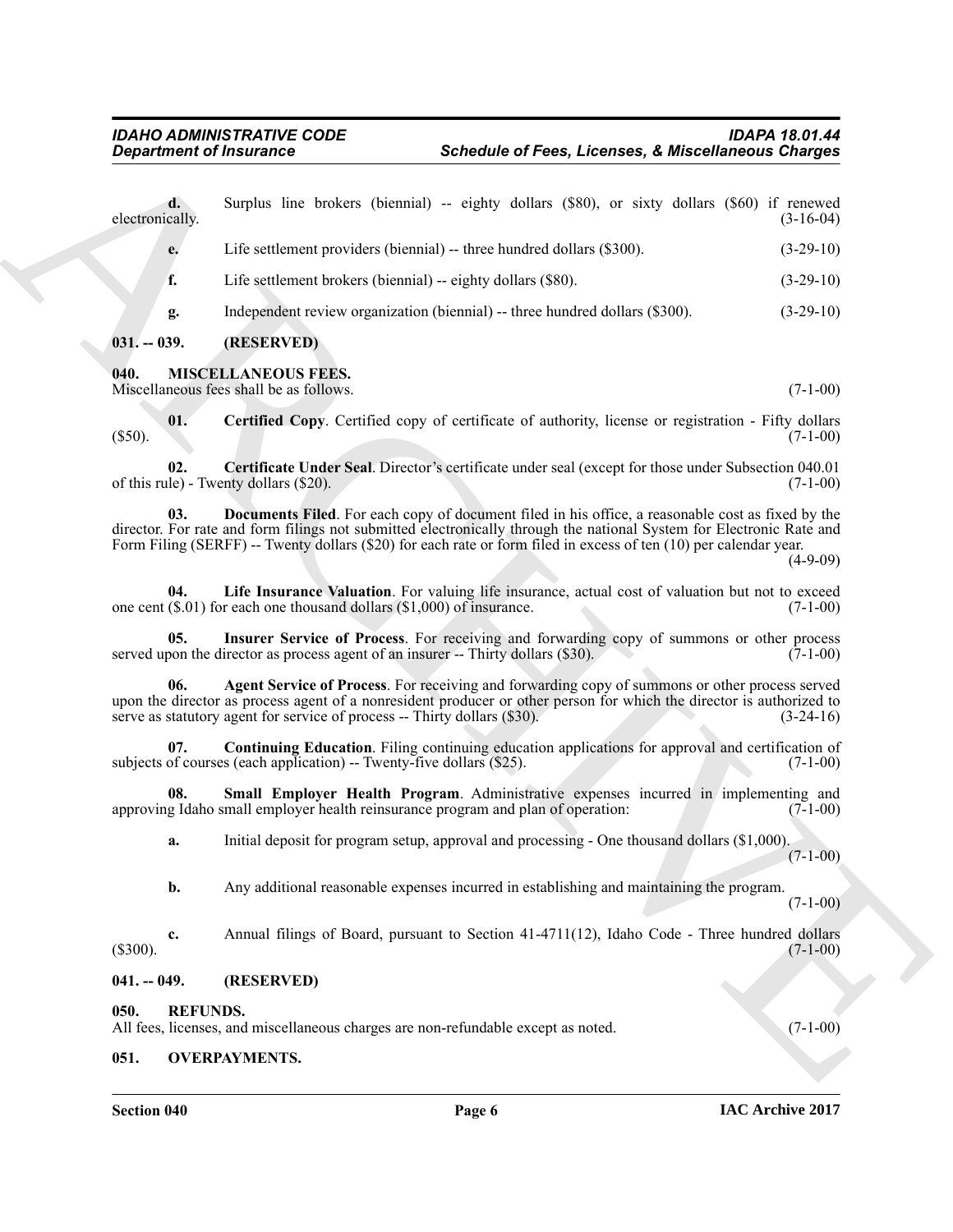Department of Insurance<br>
School of Figure 1, Developed Expansion of the Contentration of the Contentration of the Contentration of the Contentration of the Contentration of the Contentration of the Contentration of the Con Overpayments of published fees will be returned only when such overpayments exceed twenty dollars (\$20), or upon request of the payor.  $(7-1-00)$ 

<span id="page-6-0"></span>**052. -- 999. (RESERVED)**